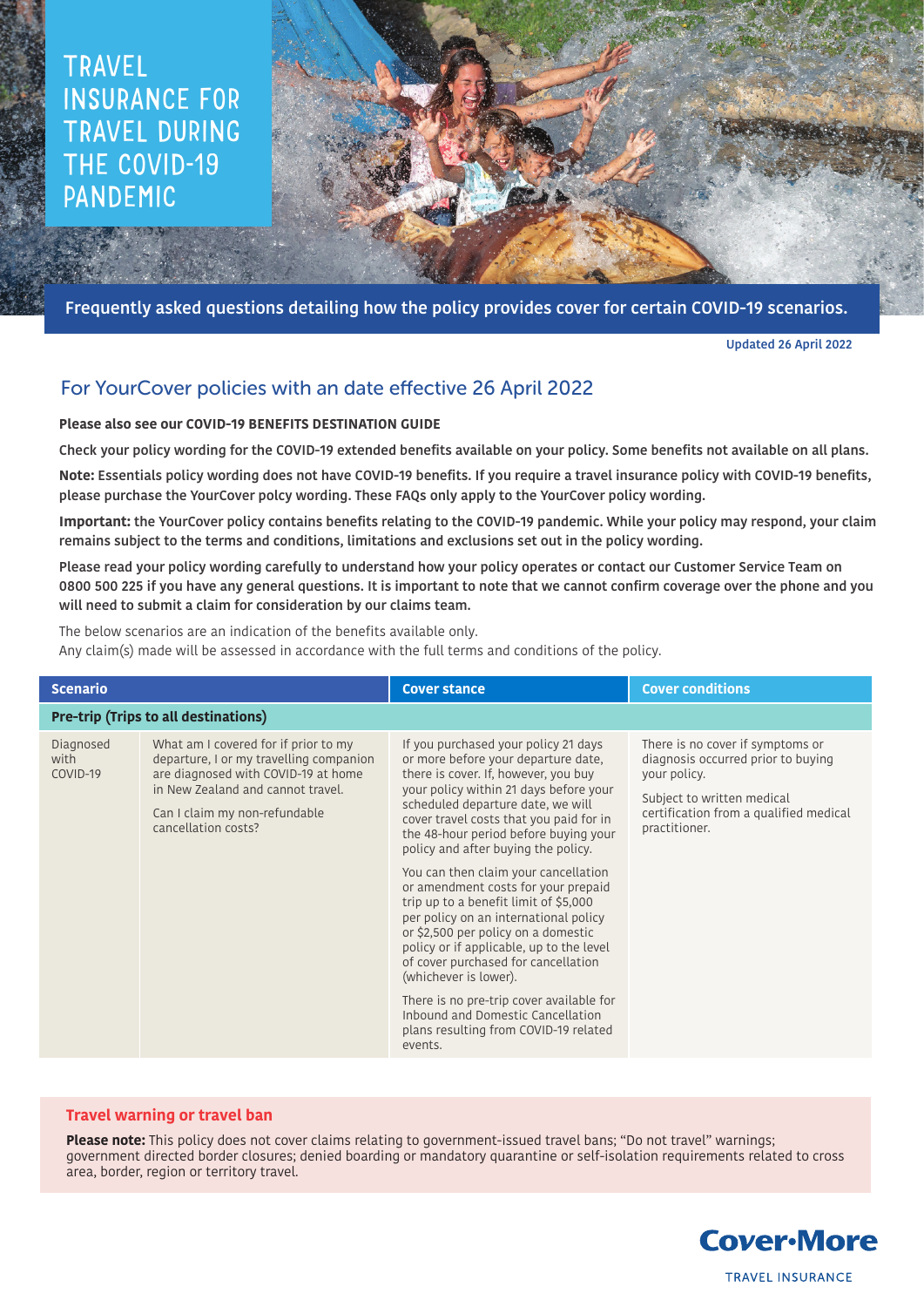| <b>Scenario</b>                                                               |                                                                                                                                                                                                                                                                                                                                                                                                    | <b>Cover stance</b>                                                                                                                                                                                                                                                                                                                                                                                                                              | <b>Cover conditions</b>                                                                                                                                                                                                                                                                                                                                                                                                                                                                                                                                                                                                                                                                                                                                                                                                                                                       |
|-------------------------------------------------------------------------------|----------------------------------------------------------------------------------------------------------------------------------------------------------------------------------------------------------------------------------------------------------------------------------------------------------------------------------------------------------------------------------------------------|--------------------------------------------------------------------------------------------------------------------------------------------------------------------------------------------------------------------------------------------------------------------------------------------------------------------------------------------------------------------------------------------------------------------------------------------------|-------------------------------------------------------------------------------------------------------------------------------------------------------------------------------------------------------------------------------------------------------------------------------------------------------------------------------------------------------------------------------------------------------------------------------------------------------------------------------------------------------------------------------------------------------------------------------------------------------------------------------------------------------------------------------------------------------------------------------------------------------------------------------------------------------------------------------------------------------------------------------|
| <b>Pre-trip (Trips to all destinations)</b>                                   |                                                                                                                                                                                                                                                                                                                                                                                                    |                                                                                                                                                                                                                                                                                                                                                                                                                                                  |                                                                                                                                                                                                                                                                                                                                                                                                                                                                                                                                                                                                                                                                                                                                                                                                                                                                               |
| Government<br><i>interventions</i><br>& travel<br>restrictions                | What happens if I purchase my trip<br>and buy this travel insurance policy<br>for travel to a country that is deemed<br>safe to travel to by the New Zealand<br>Government on SafeTravel.govt.nz BUT<br>THEN, before I depart, our government<br>issues a "Do not travel" warning or<br>temporarily pauses travel related to<br>COVID-19. I cancel my trip - can I claim<br>my cancellation costs? | No, cover is not available in this<br>scenario.                                                                                                                                                                                                                                                                                                                                                                                                  | There is no cover for any claims<br>related to government directed<br>restrictions. Refer to the YourCover<br>policy wording, page 73 and 75: "We<br>will not pay for: claims arising from<br>COVID-19 if the country or part of the<br>country You travelled to was subject<br>to "Do not travel" advice on the<br>SafeTravel.govt.nz website at the time<br>You entered the country or part of the<br>country. (This exclusion only applies<br>if the (or one of the) reason(s) for the<br>advice was the presence of COVID-19).<br>This exclusion will not apply if Your<br>trip destination is New Zealand or<br>Australia."<br>General Exclusion 9 on page 79<br>applies: "We will not pay for:<br>9. claims arising from any government<br>intervention, prohibition, regulation or<br>restriction or court order."<br>General exclusion 30 on page 82 also<br>applies. |
| Leave<br>revoked                                                              | If I am an essential health care<br>worker (such as a pharmacist, nurse,<br>doctor, paramedic or other health care<br>professional) and my leave is revoked<br>due to COVID-19 and I can't travel, can<br>I claim the cancellation costs of my<br>prepaid trip?                                                                                                                                    | Yes, you can claim cancellation or<br>amendment costs for your prepaid<br>trip up to a benefit limit of \$5,000<br>per policy on an international policy<br>or \$2,500 per policy on a domestic<br>policy or if applicable, up to the level<br>of cover purchased for cancellation<br>(whichever is lower).<br>There is no pre-trip cover available for<br>Inbound and Domestic Cancellation<br>plans resulting from COVID-19 related<br>events. | Your trip can be to anywhere in the<br>world. Pre-booked cruises included<br>too.                                                                                                                                                                                                                                                                                                                                                                                                                                                                                                                                                                                                                                                                                                                                                                                             |
| Tested<br>positive to<br>COVID-19<br>at airport/<br>port in New<br>Zealand    | I was denied boarding due to a positive<br>COVID-19 test at the airport or port.<br>Am I covered for the cancellation costs?                                                                                                                                                                                                                                                                       | No, cover is not available in this<br>scenario.                                                                                                                                                                                                                                                                                                                                                                                                  | No. cover is not available in this<br>scenario. Please refer to Refer to the<br>YourCover policy wording, page 75:<br>"We will not pay for: claims arising<br>from or caused by You being denied<br>check-in or boarding on a Transport<br>Provider by any authority for any<br>reason."                                                                                                                                                                                                                                                                                                                                                                                                                                                                                                                                                                                      |
| Deemed<br>to have<br>had close<br>contact with<br>someone<br>with<br>COVID-19 | What happens if I have been directed<br>to quarantine by a public health<br>authority because they deemed I had<br>close contact with someone diagnosed<br>with COVID-19 and can't go on my trip?<br>Can I claim my cancellation costs?                                                                                                                                                            | No, cover is not available in this<br>scenario.                                                                                                                                                                                                                                                                                                                                                                                                  | No, cover is not available in this<br>scenario. Please refer to Refer to the<br>YourCover policy wording, page 82,<br>General exclusion 30: "We will not pay<br>for: 30. any costs or expenses incurred<br>if a government or public health<br>authority mandatory quarantine or<br>isolation order is imposed on You<br>related to cross area, border, region<br>or territory travel. This exclusion<br>only applies to COVID-19 and applies<br>regardless of You being diagnosed<br>with COVID-19 or being directed by<br>a local public health authority into<br>a period of quarantine because they<br>have classified You as having close<br>contact with a person diagnosed with<br>COVID-19."                                                                                                                                                                          |

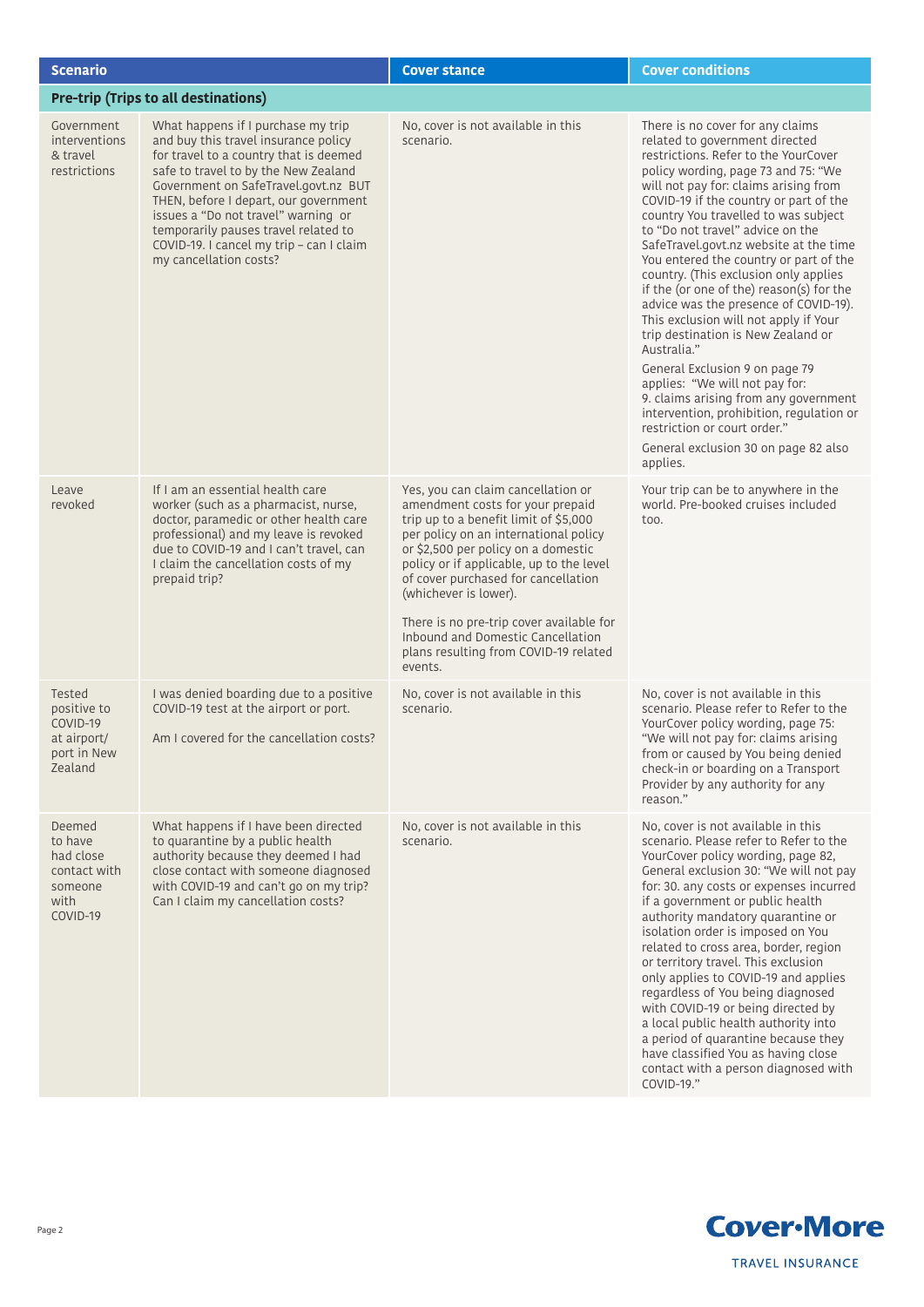| <b>Scenario</b>                                                |                                                                                                                                                                                                                                                                                                                                              | <b>Cover stance</b>                                                                                                                                                                                                                                                                                                                                                                                                                                                                                                                                                                                                                                                                                                                                                                                 | <b>Cover conditions</b>                                                                                                                                                                                                                                                                                                                                                                                                                                                                                                                                                                                                                                                                                                                                                                                                               |
|----------------------------------------------------------------|----------------------------------------------------------------------------------------------------------------------------------------------------------------------------------------------------------------------------------------------------------------------------------------------------------------------------------------------|-----------------------------------------------------------------------------------------------------------------------------------------------------------------------------------------------------------------------------------------------------------------------------------------------------------------------------------------------------------------------------------------------------------------------------------------------------------------------------------------------------------------------------------------------------------------------------------------------------------------------------------------------------------------------------------------------------------------------------------------------------------------------------------------------------|---------------------------------------------------------------------------------------------------------------------------------------------------------------------------------------------------------------------------------------------------------------------------------------------------------------------------------------------------------------------------------------------------------------------------------------------------------------------------------------------------------------------------------------------------------------------------------------------------------------------------------------------------------------------------------------------------------------------------------------------------------------------------------------------------------------------------------------|
|                                                                | Pre-trip or On-trip (Trips to all destinations)                                                                                                                                                                                                                                                                                              |                                                                                                                                                                                                                                                                                                                                                                                                                                                                                                                                                                                                                                                                                                                                                                                                     |                                                                                                                                                                                                                                                                                                                                                                                                                                                                                                                                                                                                                                                                                                                                                                                                                                       |
| Non-<br>travelling<br>relative                                 | My non-travelling relative has existing<br>medical conditions and falls ill with<br>COVID-19. Would there be cover if I<br>need to amend or cancel my journey?<br>My non-travelling relative has passed<br>away from COVID-19 and my trip is now<br>disrupted or cancelled. Will I be able to<br>claim costs?                                | Yes, cover is available in these<br>scenarios.<br>You can claim your cancellation or<br>amendment costs for your prepaid<br>trip up to a maximum benefit limit of<br>\$5,000 per policy on an International<br>policy or \$2,500 per policy on a<br>Domestic policy.<br>There is no pre-trip cover available for<br>Inbound and Domestic Cancellation<br>plans resulting from COVID-19 related<br>events.                                                                                                                                                                                                                                                                                                                                                                                           | The COVID-19 diagnosis of your non-<br>travelling relative must be certified<br>by a qualified medical practitioner<br>and the treating doctor confirms in<br>writing the level of infection is life<br>threatening.<br>Your non-travelling relative must<br>reside in New Zealand or Australia.<br>There is no cover if symptoms or<br>diagnosis occurred prior to buying<br>your policy.                                                                                                                                                                                                                                                                                                                                                                                                                                            |
| Government<br><i>interventions</i><br>& travel<br>restrictions | At the time of booking my holiday<br>and purchasing my policy, there were<br>no government travel restrictions in<br>place. A new outbreak of COVID-19<br>or 'pandemic hotspot' has been<br>declared and government restrictions<br>are put in place that now prevent<br>me from travelling to the intended<br>destination(s). Am I covered? | No, cover is not available in this<br>scenario.                                                                                                                                                                                                                                                                                                                                                                                                                                                                                                                                                                                                                                                                                                                                                     | There is no cover for any claims<br>related to government directed<br>restrictions. Refer to the YourCover<br>policy wording, page 79, General<br>Exclusion 9: "We will not pay for:<br>9. claims arising from any government<br>intervention, prohibition, regulation or<br>restriction or court order."<br>General exclusion 30 on page 82 also<br>applies.                                                                                                                                                                                                                                                                                                                                                                                                                                                                         |
|                                                                | <b>On-trip (Trips to all destinations)</b>                                                                                                                                                                                                                                                                                                   |                                                                                                                                                                                                                                                                                                                                                                                                                                                                                                                                                                                                                                                                                                                                                                                                     |                                                                                                                                                                                                                                                                                                                                                                                                                                                                                                                                                                                                                                                                                                                                                                                                                                       |
| Diagnosed<br>with<br>COVID-19                                  | What happens if I am diagnosed with<br>COVID-19 by a medical practitioner and<br>require medical treatment overseas?                                                                                                                                                                                                                         | Non-cruise travel: Yes, medical*<br>cover is available.<br>Cruise travel: There is \$Unlimited on-<br>board and ship to shore medical cover<br>on international policies. There is no<br>cover for cabin confinement.<br>Note: Inbound Plan - medical cover<br>for COVID-19 related expenses is only<br>extended to cover medical expenses<br>incurred within New Zealand, not<br>while you are overseas travelling to<br>or from New Zealand.                                                                                                                                                                                                                                                                                                                                                      | Subject to written medical<br>certification from a qualified medical<br>practitioner.<br>Cruise cover must be purchased for<br>access to Cruise benefits. Additional<br>premium applies. There is no cover for<br>cabin confinement claims arising from<br>or caused by COVID-19 (whether or not<br>You are diagnosed with COVID-19).<br>Claims are excluded whether directly<br>or indirectly arising from COVID-19<br>if the country or part of the country<br>you travelled to was subject to<br>"Do not travel" advice on the<br>SafeTravel.govt.nz website at the time<br>you entered the country or part of the<br>country. This exclusion does not apply<br>if your trip destination is New Zealand<br>or Australia.                                                                                                           |
| Diagnosed<br>with<br>COVID-19                                  | If I fall ill with COVID-19 and am<br>hospitalised on my journey and need<br>to extend my stay, can I claim the cost<br>of additional accommodation and<br>transport?                                                                                                                                                                        | Yes, cover available in this scenario.<br>In addition to Your chosen excess or<br>the excess on the Domestic plans, a<br>special excess will apply to:<br>• SECTION 2: Additional Expenses if<br>You are diagnosed with COVID-19<br>on Your trip and admitted to<br>hospital; and SECTION 2:<br>Additional Expenses if You die as<br>the result of COVID-19; and to<br>• SECTION 3: Amendment or<br>Cancellation Costs if You or<br>Your travelling companion are<br>hospitalised with COVID-19 on<br>Your trip.<br>If Your claim is under both Sections<br>2 and 3 above, the higher special<br>excess will be deducted. The special<br>excess applies in addition to any<br>other excess. You cannot remove<br>this special excess. Refer to the<br>YourCover policy wording for full<br>details. | if You are diagnosed with COVID-19<br>during the Period of Insurance and<br>are hospitalised as a result. Subject to<br>written medical certification from a<br>qualified medical practitioner.<br>Cruise cover must be purchased for<br>access to Cruise benefits. Additional<br>premium applies. There is no cover for<br>cabin confinement claims arising from<br>or caused by COVID-19 (whether or not<br>You are diagnosed with COVID-19).<br>Claims are excluded whether directly<br>or indirectly arising from COVID-19<br>if the country or part of the country<br>you travelled to was subject to<br>"Do not travel" advice on the<br>SafeTravel.govt.nz website at the time<br>you entered the country or part of the<br>country. This exclusion does not apply<br>if your trip destination is New Zealand<br>or Australia. |

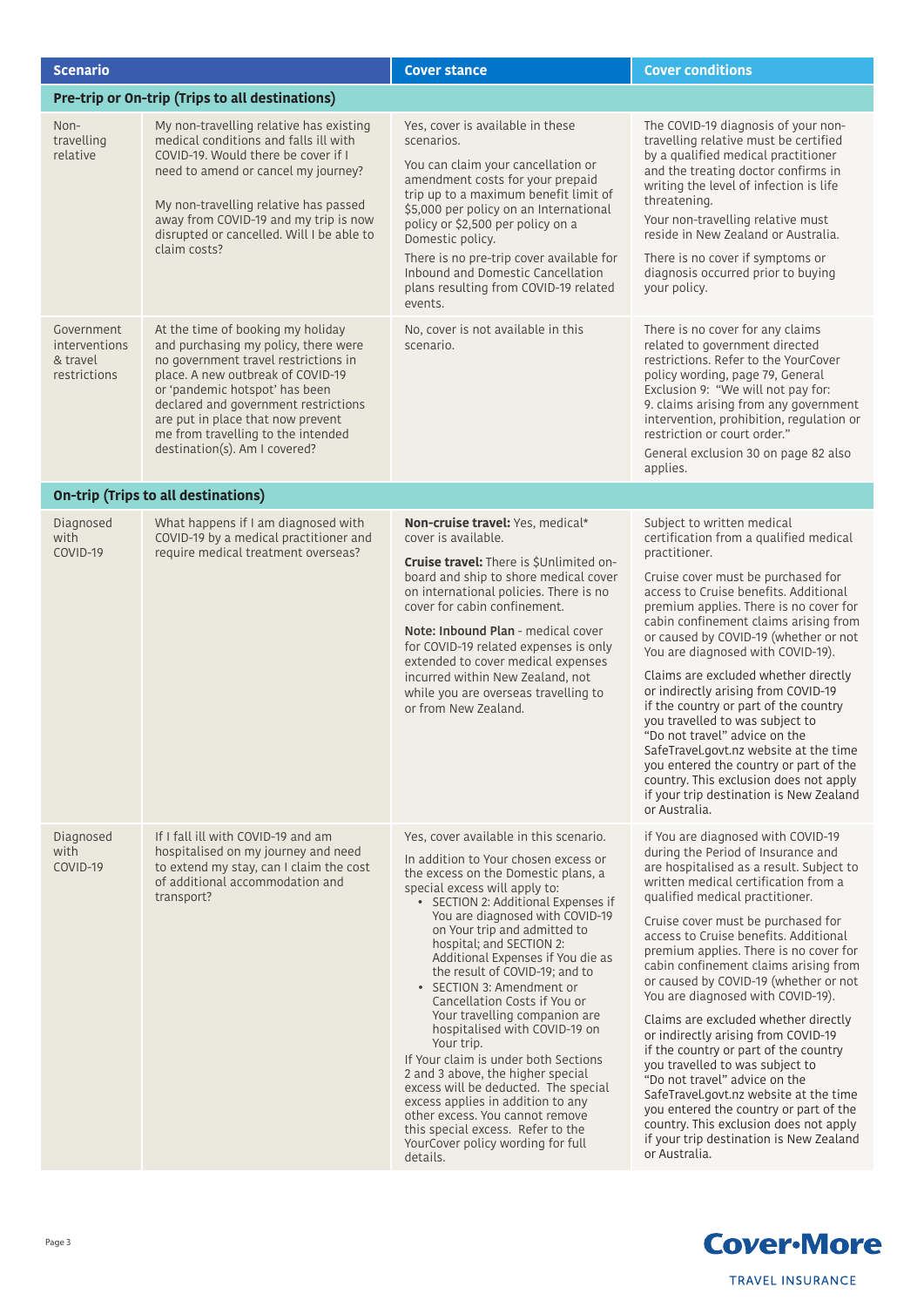| <b>Scenario</b>                |                                                                                                                                                                                                                                                                    | <b>Cover stance</b>                                                                                                                                                                                                                                                                                                                                                                | <b>Cover conditions</b>                                                                                                                                                                                                                                                                                                                                                                                                                                                                                                                                                                                                                                                                                                                                                                                                           |
|--------------------------------|--------------------------------------------------------------------------------------------------------------------------------------------------------------------------------------------------------------------------------------------------------------------|------------------------------------------------------------------------------------------------------------------------------------------------------------------------------------------------------------------------------------------------------------------------------------------------------------------------------------------------------------------------------------|-----------------------------------------------------------------------------------------------------------------------------------------------------------------------------------------------------------------------------------------------------------------------------------------------------------------------------------------------------------------------------------------------------------------------------------------------------------------------------------------------------------------------------------------------------------------------------------------------------------------------------------------------------------------------------------------------------------------------------------------------------------------------------------------------------------------------------------|
|                                | <b>On-trip (Trips to all destinations)</b>                                                                                                                                                                                                                         |                                                                                                                                                                                                                                                                                                                                                                                    |                                                                                                                                                                                                                                                                                                                                                                                                                                                                                                                                                                                                                                                                                                                                                                                                                                   |
| Diagnosed<br>with<br>COVID-19  | If I fall ill with COVID-19 overseas and<br>need to be repatriated to New Zealand,<br>am I covered?                                                                                                                                                                | Cover under SECTION 2: Additional<br>Expenses is available if You are<br>diagnosed with COVID-19 on Your<br>trip and admitted to hospital. While<br>you are hospitalised with COVID-19,<br>you will not be repatriated to New<br>Zealand.                                                                                                                                          | Cruise cover must be purchased for<br>access to Cruise benefits. Additional<br>premium applies. There is no cover for<br>cabin confinement claims arising from<br>or caused by COVID-19 (whether or not<br>You are diagnosed with COVID-19).                                                                                                                                                                                                                                                                                                                                                                                                                                                                                                                                                                                      |
|                                |                                                                                                                                                                                                                                                                    | If you are overseas and die on your<br>trip, there is cover for your overseas<br>funeral or cremation expenses or the<br>cost of returning Your remains to<br>New Zealand if the cause of death is<br>COVID-19. The special excess applies<br>in adition to any other policy excess.<br>Refer to the YourCover policy wording<br>for full details.                                 | Claims are excluded whether directly<br>or indirectly arising from COVID-19<br>if the country or part of the country<br>you travelled to was subject to<br>"Do not travel" advice on the<br>SafeTravel.govt.nz website at the time<br>you entered the country or part of the<br>country. This exclusion does not apply<br>if your trip destination is New Zealand<br>or Australia.                                                                                                                                                                                                                                                                                                                                                                                                                                                |
| Non-<br>travelling<br>relative | Is there cover to return home early if<br>a non-travelling relative or business<br>partner In New Zealand or Australia is<br>diagnosed by a medical practitioner<br>with COVID-19?                                                                                 | Yes, cover available in this scenario.<br>While travelling on your trip. you<br>can claim your cancellation or<br>amendment costs for your prepaid<br>trip up to a maximum benefit limit of:<br>· \$5,000 per policy on an<br>International or Inbound policy, or<br>· \$2,500 per policy on a Domestic<br>policy, or<br>· \$1,500 per policy on a Domestic<br>Cancellation policy | The COVID-19 diagnosis of your non-<br>travelling relative must be certified<br>by a qualified medical practitioner<br>and the treating doctor confirms in<br>writing the level of infection is life<br>threatening.<br>The non-travelling relative or business<br>partner must reside in<br>New Zealand or Australia.<br>There is no cover if symptoms or<br>diagnosis occurred prior to buying<br>your policy.                                                                                                                                                                                                                                                                                                                                                                                                                  |
| Quarantine<br>or isolate       | While on my trip, I'm denied entry to a<br>country due to government restrictions<br>imposed in the arriving country on<br>travellers from countries I have visited<br>en route or from which I have departed.<br>Am I covered for the costs to change<br>my trip? | No, cover is not available in this<br>scenario.                                                                                                                                                                                                                                                                                                                                    | There is no cover provided for<br>any claims related to government<br>restrictions, government-issued bans,<br>border closures, denied boarding and<br>mandatory requirements.                                                                                                                                                                                                                                                                                                                                                                                                                                                                                                                                                                                                                                                    |
| Quarantine<br>or isolate       | If I am diagnosed with COVID-19 on my<br>trip overseas, can I claim my medical<br>and quarantine costs because I must<br>stay put?                                                                                                                                 | <b>Non-cruise travel:</b> Yes, cover is<br>available in this scenario.<br><b>Cruise travel:</b> There is no cover for<br>cabin confinement claims arising<br>from or caused by COVID-19 (whether<br>or not You are diagnosed with<br>COVID-19).                                                                                                                                    | Subject to written medical<br>certification from a qualified medical<br>practitioner or you have received a<br>positive test result on a New Zealand<br>government-approved COVID-19 test.<br>Claims are excluded whether directly<br>or indirectly arising from COVID-19 if<br>the country or part of the country you<br>travelled to was subject to "Do not<br>travel" advice on the SafeTravel.govt.<br>nz website at the time you entered<br>the country or part of the country.<br>This exclusion does not apply if your<br>trip destination is New Zealand or<br>Australia.<br>Cruise cover must be purchased for<br>access to Cruise benefits. Additional<br>premium applies. There is no cover for<br>cabin confinement claims arising from<br>or caused by COVID-19 (whether or not<br>You are diagnosed with COVID-19). |



**TRAVEL INSURANCE** 

\*Medical cover will not exceed 12 months from onset. <sup>0</sup>Additional and medical expense cover is not available on domestic cancellation plans. This is general advice only. Limits, sub-limits,<br>conditions and exclusions apply

Page 4